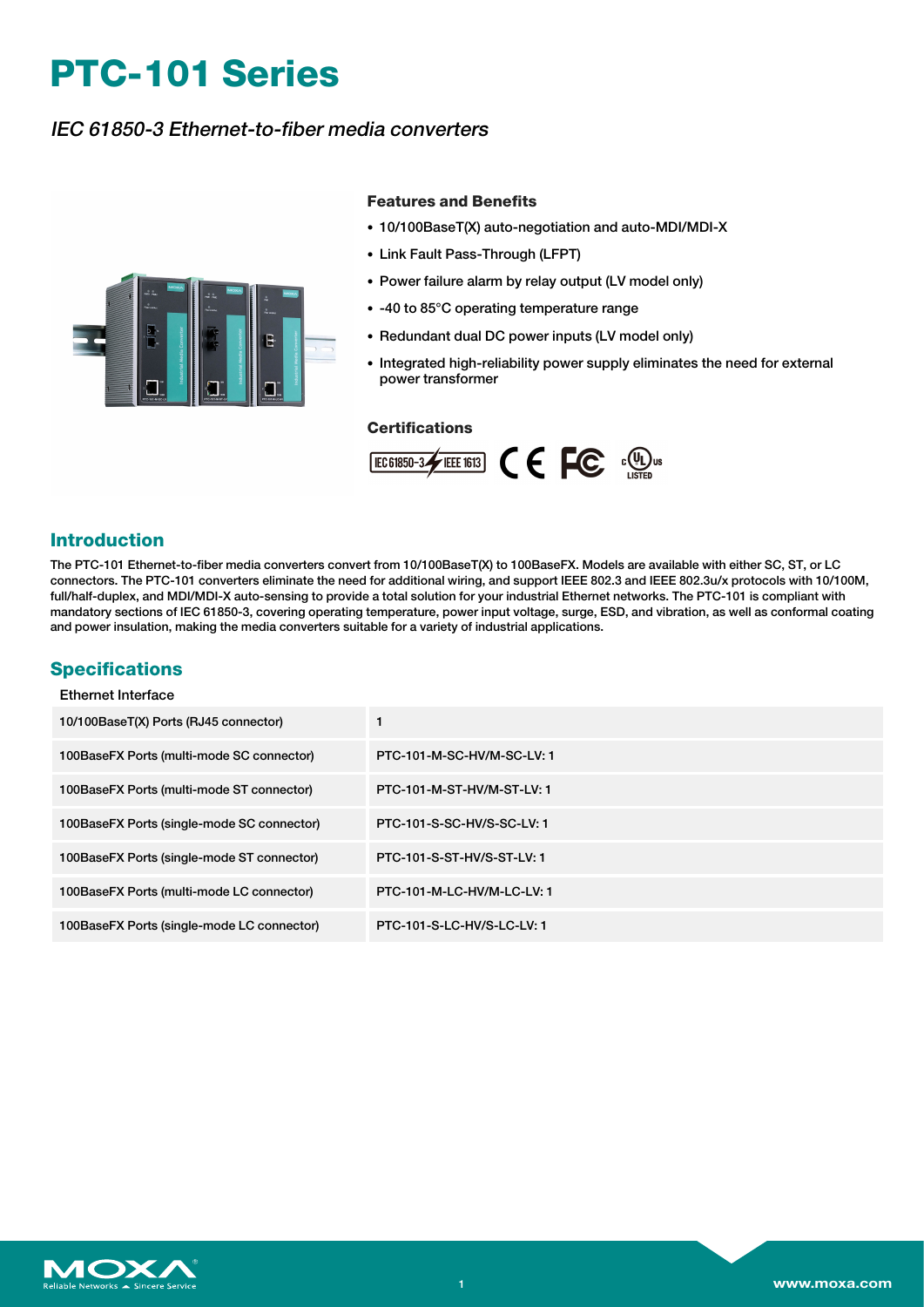### Magnetic Isolation Protection 1.5 kV (built-in)

| <b>Optical Fiber</b> |                                              | 100BaseFX         |             |
|----------------------|----------------------------------------------|-------------------|-------------|
|                      |                                              | <b>Multi-Mode</b> | Single-Mode |
|                      | Wavelength                                   | 1300 nm           | 1310 nm     |
|                      | Max. TX                                      | $-10$ dBm         | 0 dBm       |
|                      | Min. TX                                      | $-20$ dBm         | -5 dBm      |
|                      | <b>RX Sensitivity</b>                        | $-32$ dBm         | $-34$ dBm   |
|                      | <b>Link Budget</b>                           | 12dB              | 29 dB       |
|                      | <b>Typical Distance</b>                      | 5 kma<br>4 kmb    | 40 kmc      |
|                      | Saturation                                   | -6 dBm            | -3 dBm      |
|                      | a. 50/125 µm, 800 MHz x km fiber optic cable |                   |             |

b. 62.5/125 µm, 500 MHz x km fiber optic cable c. 9/125 µm single-mode fiber optic cable

d. 9/125 µm single-mode fiber optic cable (80 km)

### Power Parameters

| <b>Input Voltage</b>                   | LV-DC models: 20 to 72 VDC<br>HV-AC models: 100 to 240 VAC<br>HV-DC models: 88 to 300 VDC                                                                                                  |
|----------------------------------------|--------------------------------------------------------------------------------------------------------------------------------------------------------------------------------------------|
| <b>Input Current</b>                   | LV-DC models: 150 mA @ 20 to 72 VDC<br>HV-AC models: 200 to 350 mA @ 100 to 240 VAC<br>HV-DC models: 47 mA @ 88 VDC                                                                        |
| <b>Overload Current Protection</b>     | Supported                                                                                                                                                                                  |
| <b>Power Consumption</b>               | LV-DC models: 150 mA @ 20 to 72 VDC<br>HV-AC models: 200 to 350 mA @ 100 to 240 VAC<br>$HV-DC$ models: 47 mA @ 88 VDC                                                                      |
| <b>Physical Characteristics</b>        |                                                                                                                                                                                            |
| Housing                                | Metal                                                                                                                                                                                      |
| <b>Dimensions</b>                      | 152.15 x 126.46 x 66.65 mm (5.99 x 4.86 x 2.62 in)                                                                                                                                         |
| Weight                                 | Packaged: 875 g (1.92 lb)<br>Product only: 690 g (1.52 lb)                                                                                                                                 |
| Installation                           | <b>DIN-rail mounting</b>                                                                                                                                                                   |
| <b>Environmental Limits</b>            |                                                                                                                                                                                            |
| <b>Operating Temperature</b>           | -40 to 85°C (-40 to 185°F)                                                                                                                                                                 |
| Storage Temperature (package included) | -40 to 85°C (-40 to 185°F)                                                                                                                                                                 |
| <b>Ambient Relative Humidity</b>       | 5 to 95% (non-condensing)                                                                                                                                                                  |
| <b>Standards and Certifications</b>    |                                                                                                                                                                                            |
| <b>EMC</b>                             | EN 55032/24                                                                                                                                                                                |
| <b>EMI</b>                             | CISPR 32, FCC Part 15B Class A                                                                                                                                                             |
| <b>EMS</b>                             | IEC 61000-4-2 ESD: Contact: 8 kV; Air: 15 kV<br>IEC 61000-4-3 RS: 80 MHz to 1 GHz: 3 V/m<br>IEC 61000-4-4 EFT: Power: 4 kV; Signal: 4 kV<br>IEC 61000-4-5 Surge: Power: 4 kV; Signal: 4 kV |

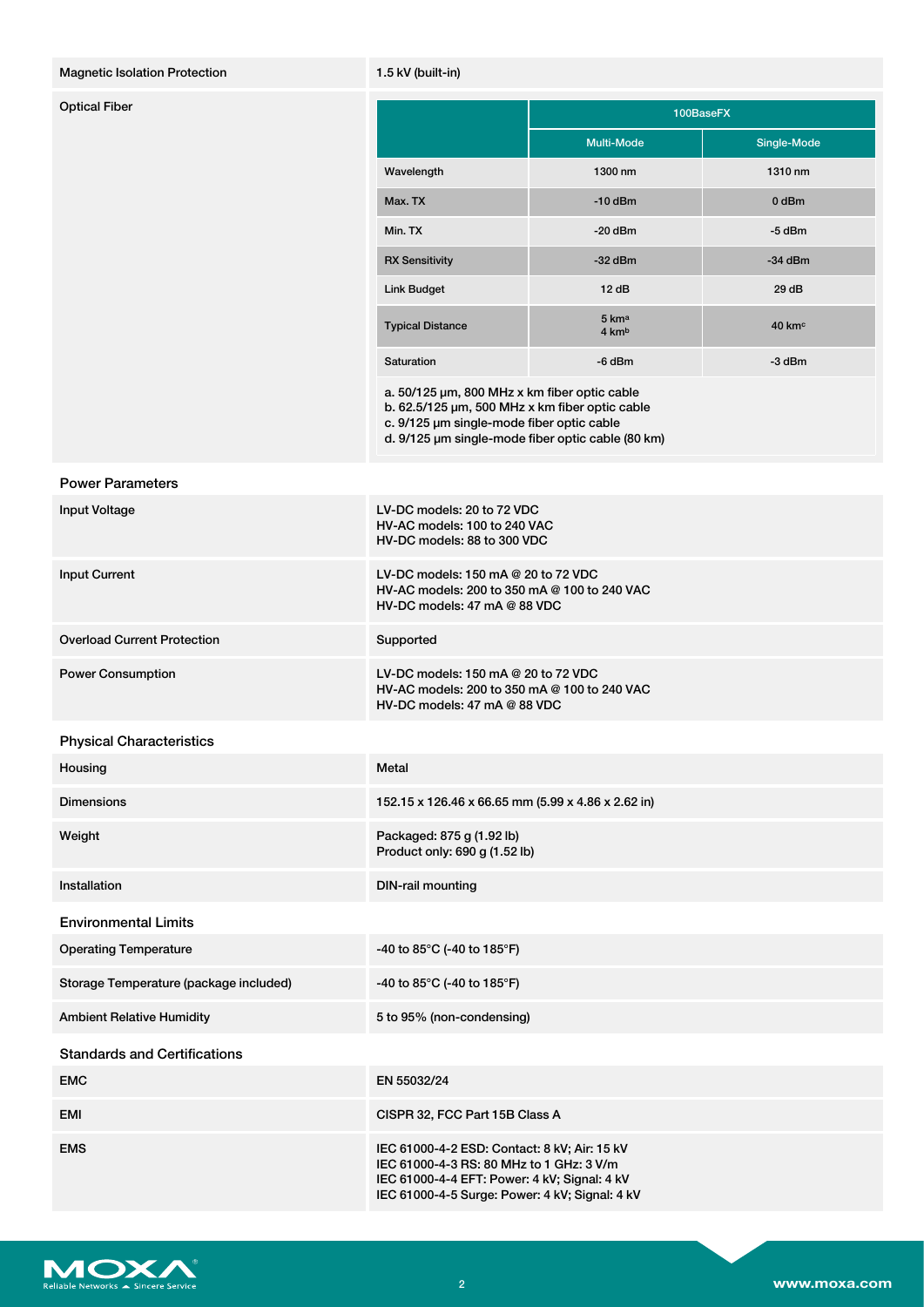|                              | IEC 61000-4-6 CS: 150 kHz to 80 MHz: 10 V/m; Signal: 10 V/m<br>IEC 61000-4-8 PFMF<br>IEC 61000-4-11 |
|------------------------------|-----------------------------------------------------------------------------------------------------|
| <b>Environmental Testing</b> | IEC 60068-2-1<br>IEC 60068-2-14<br>IEC 60068-2-2<br>IEC 60068-2-3                                   |
| Safety                       | EN 60950-1, UL 60950-1                                                                              |
| Vibration                    | IEC 60068-2-6                                                                                       |
| <b>Power Substation</b>      | IEC 61850-3                                                                                         |
| <b>MTBF</b>                  |                                                                                                     |
| Time                         | 1,211,613 hrs                                                                                       |
| <b>Standards</b>             | MIL-HDBK-217F                                                                                       |
| Warranty                     |                                                                                                     |
| <b>Warranty Period</b>       | 5 years                                                                                             |
| <b>Details</b>               | See www.moxa.com/warranty                                                                           |
| Package Contents             |                                                                                                     |
| <b>Device</b>                | 1 x PTC-101 Series media converter                                                                  |
| Documentation                | 1 x quick installation guide<br>1 x warranty card                                                   |

# **Dimensions**

### **PTC-101-M-ST-HV (other models available by request)**

Unit: mm (inch)